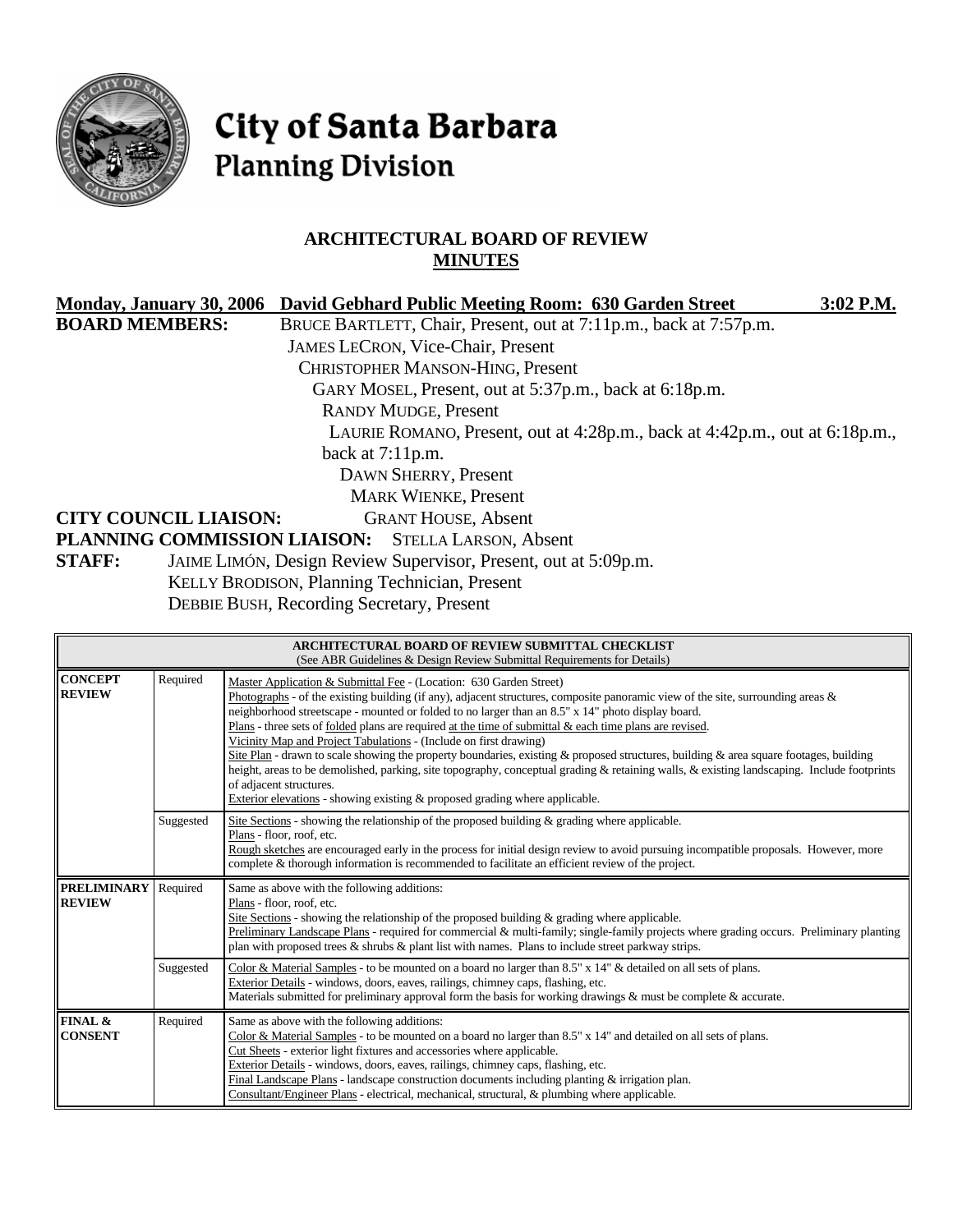- 
- \*\* All approvals made by the Architectural Board of Review (ABR) are based on compliance with Municipal Code Chapter 22.68 and with adopted ABR guidelines. Some agenda items have received a mailed notice and are subject to a public hearing.
- \*\* The approximate time the project will be reviewed is listed to the left of each item. It is suggested that applicants arrive 15 minutes early. The agenda schedule is subject to change as cancellations occur. Staff will notify applicants of time changes.
- \*\* The applicant's presence is required. If an applicant is not present, the item will be postponed indefinitely. If an applicant cancels or postpones on item without providing advance notice, the item will be postponed indefinitely and will not be placed on the following ABR agenda. In order to reschedule the item for review, the applicant must fill out and file a Supplemental Application Form at 630 Garden Street (Community Development Department) and submit appropriate plans.
- \*\* The Board may grant an approval for any project scheduled on the agenda if sufficient information has been provided and no other discretionary review is required. Substitution of plans is not allowed, if revised plans differing from the submittal sets are brought to the meeting, motions for preliminary or final approval will be contingent upon staff review for code compliance.
- \*\* Preliminary and Final Architectural Board of Review approval is valid for one year from the date of the approval unless a time extension or Building Permit has been granted.
- \*\* The Board may refer items to the Consent Calendar for Preliminary and Final Architectural Board of Review approval.
- \*\* In compliance with the Americans with Disabilities Act, if you need special assistance to participate in this meeting, please contact the Planning Division at (805) 564-5470. Notification at least 48 hours prior to the meeting will enable the City to make reasonable arrangements.
- **\*\* Many of the items before the Board may be appealed to the City Council. For further information on appeals, contact the Planning Division Staff or the City Clerk's office. Said appeal must be in writing and must be filed with the City Clerk at City Hall within ten (10) calendar days of the meeting at which the Board took action or rendered its decision. The scope of this project may be modified under further review.**
- **\*\* AGENDAS, MINUTES and REPORTS: Copies of all documents relating to agenda items are available for review at 630 Garden St., and at the Central Library, and [www.SantaBarbaraCa.gov](http://www.santabarbaraca.gov/)  If you have any questions or wish to review the plans, please contact Kelly Brodison, at (805) 564- 5470 between the hours of 8:30 a.m. to noon and 1:00 p.m. to 4:00 p.m., Monday through Friday.**

# **LICENSING ADVISORY:**

The Business and Professions Code of the State of California and the Municipal Code of the City of Santa Barbara restrict preparation of plans for certain project types to licensed professionals. Applicants are encouraged to consult with Land Use Controls or Planning Staff to verify requirements for their specific projects.

Unlicensed persons are limited to the preparation of plans for:

- $\triangleright$  Single or multiple family dwellings not to exceed four (4) units per lot, of wood frame construction, and not more than two stories and basement in height;
- ¾ Non-structural changes to storefronts; and,
- ¾ Landscaping for single-family dwellings, or projects consisting solely of landscaping of not more than 5,000 square feet.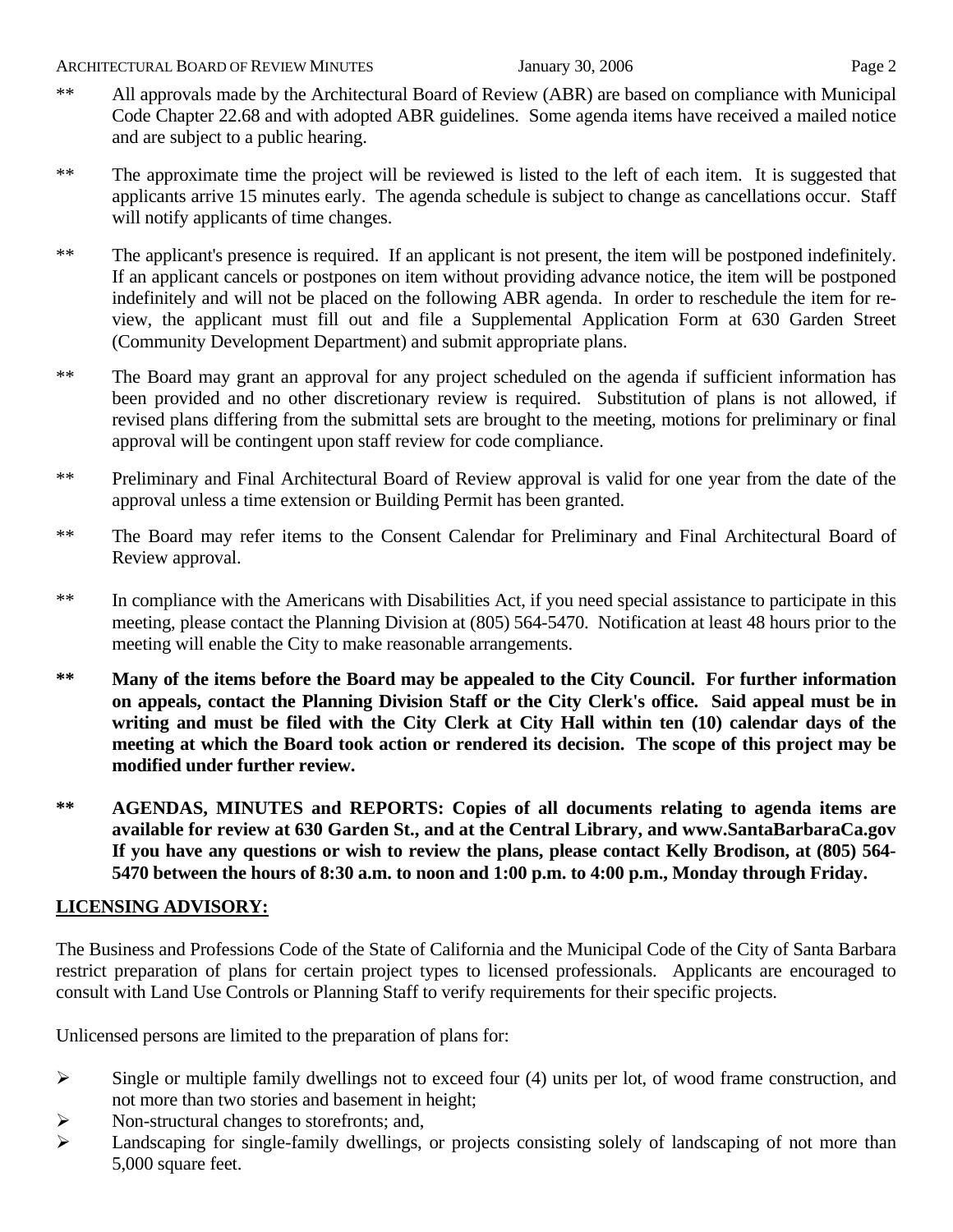# ARCHITECTURAL BOARD OF REVIEW MINUTES **First** January 30, 2006 **Page 3 NOTICE:**

- 1. That on January 26, 2006 at 4:00 p.m., this Agenda was duly posted on the Community Development bulletin board, in the office of the City Clerk, and on the bulletin board on the outside of City Hall.
- 2. This regular meeting of the Architectural Board of Review will be broadcast live and rebroadcast in its entirety on Wednesday at 9:00 a.m. on Channel 18.

# **GENERAL BUSINESS:**

A. Public Comment:

Any member of the public may address the Architectural Board of Review for up to two minutes on any subject within their jurisdiction that is not scheduled for a public discussion before the Board on that day. The total time for this item is ten minutes. (Public comment for items scheduled on today's agenda will be taken at the time the item is heard.)

No public comment.

B. Approval of the minutes of the Architectural Board of Review meeting of January 23, 2006.

| Motion: | Table the approval of the minutes of the Architectural Board of Review meeting of<br>January 23, 2006.         |
|---------|----------------------------------------------------------------------------------------------------------------|
| Action: | LeCron/Wienke, 8/0/0.                                                                                          |
| Motion: | Untable the approval of the minutes of the Architectural Board of Review meeting of<br>January 23, 2006.       |
| Action: | LeCron/Wienke, 8/0/0.                                                                                          |
| Motion: | Approval of the minutes of the Architectural Board of Review meeting of January 23,<br>2006, with corrections. |
| Action: | LeCron/Mudge, $8/0/0$ .                                                                                        |

C. Consent Calendar.

Motion: Ratify the Consent Calendar. The Consent Calendar was reviewed by Mark Wienke with the exception of the landscaping for Items C, H, J, K, and L, reviewed by Laurie Romano. Action: LeCron/Mudge,  $8/0/0$ .

- D. Announcements, requests by applicants for continuances and withdrawals, future agenda items, and appeals.
	- 1. Ms. Brodison announced that Item I, 1029 Arbolado Rd, from the Consent Calendar will be heard at the Full Board.
- E. Subcommittee Reports.

No subcommittee reports.

F. Possible Ordinance Violations.

No reported violations.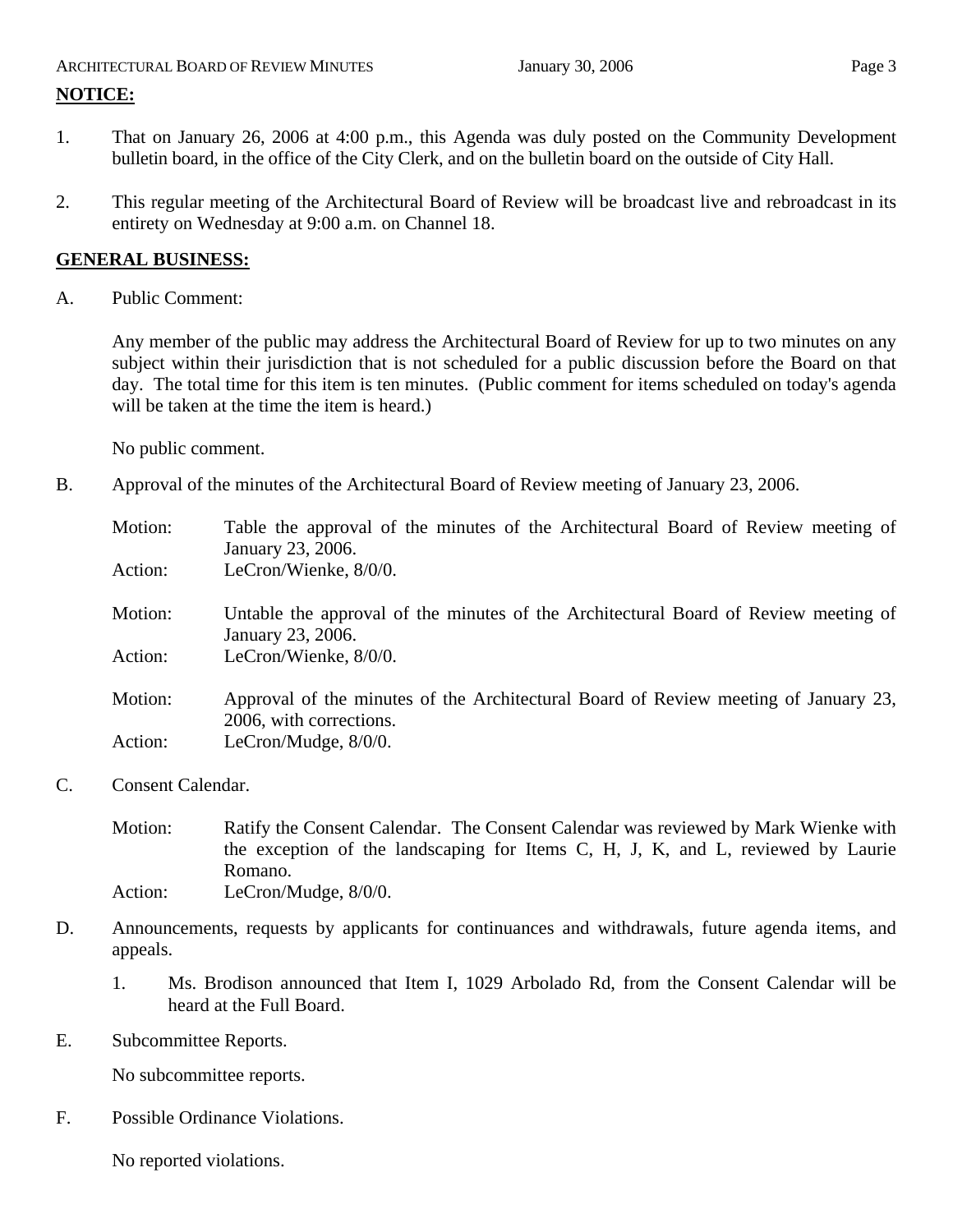# **CONCEPT REVIEW - CONTINUED ITEM**

#### **1. 200 STEARNS WHARF HC/SD-3 Zone**

 Assessor's Parcel Number: 033-120-022 Application Number: MST2006-00001 Owner: City of Santa Barbara Applicant: Karl Treiberg

(Proposal to install permanent decorative all-weather lighting from foot of Stearns Wharf to commercial area. Lights strung between 5 existing light poles (approximate 600 - 900 feet) on west side of wharf and between 8 existing light poles on the eastside.)

### **(3:36)**

Karl Treiberg, present.

- Motion: Continued three weeks. 1) Provide documentation of permits for the existing light standards and the cable. 2) Refine the proposal to provide a more festive appearance with higher light levels than the LED lights. 3) Consider placing bollards closer together to provide a more uniform light output and lower light levels. 4) Consider using lights more similar to the contemporary holiday lights.
- Action: LeCron/Manson-Hing, 6/2/0. Wienke, Sherry opposed.

# **CONCEPT REVIEW - CONTINUED ITEM**

#### **2. 754 ALAMEDA PADRE SERRA** E-1 Zone

|            | <b>Assessor's Parcel Number:</b> |  |
|------------|----------------------------------|--|
|            | <b>Application Number:</b>       |  |
| Owner:     | Shirley Jay                      |  |
| Applicant: | Michael Ratway                   |  |
| Designer:  | Casa Bella Designs               |  |

(Proposal for a 650 square foot addition to an existing 1,350 square foot one-story residence with an attached 468 square foot garage on a 13,300 square foot lot located in the Hillside Design District. The proposal includes the demolition of 123 square feet of the existing residence and will result in a 2,395 square foot one-story residence including the attached garage with approximately 237 cubic yards of grading outside the main building foot print. There is an existing 1,057 square foot deck to be demolished and replaced with a new 818 partially covered deck.)

# **(COMMENTS ONLY; PROJECT REQUIRES ENVIRONMENTAL ASSESSMENT AND NEIGHBORHOOD PRESERVATION ORDINANCE FINDINGS.)**

### **(4:00)**

Michael Ratway, Applicant, present.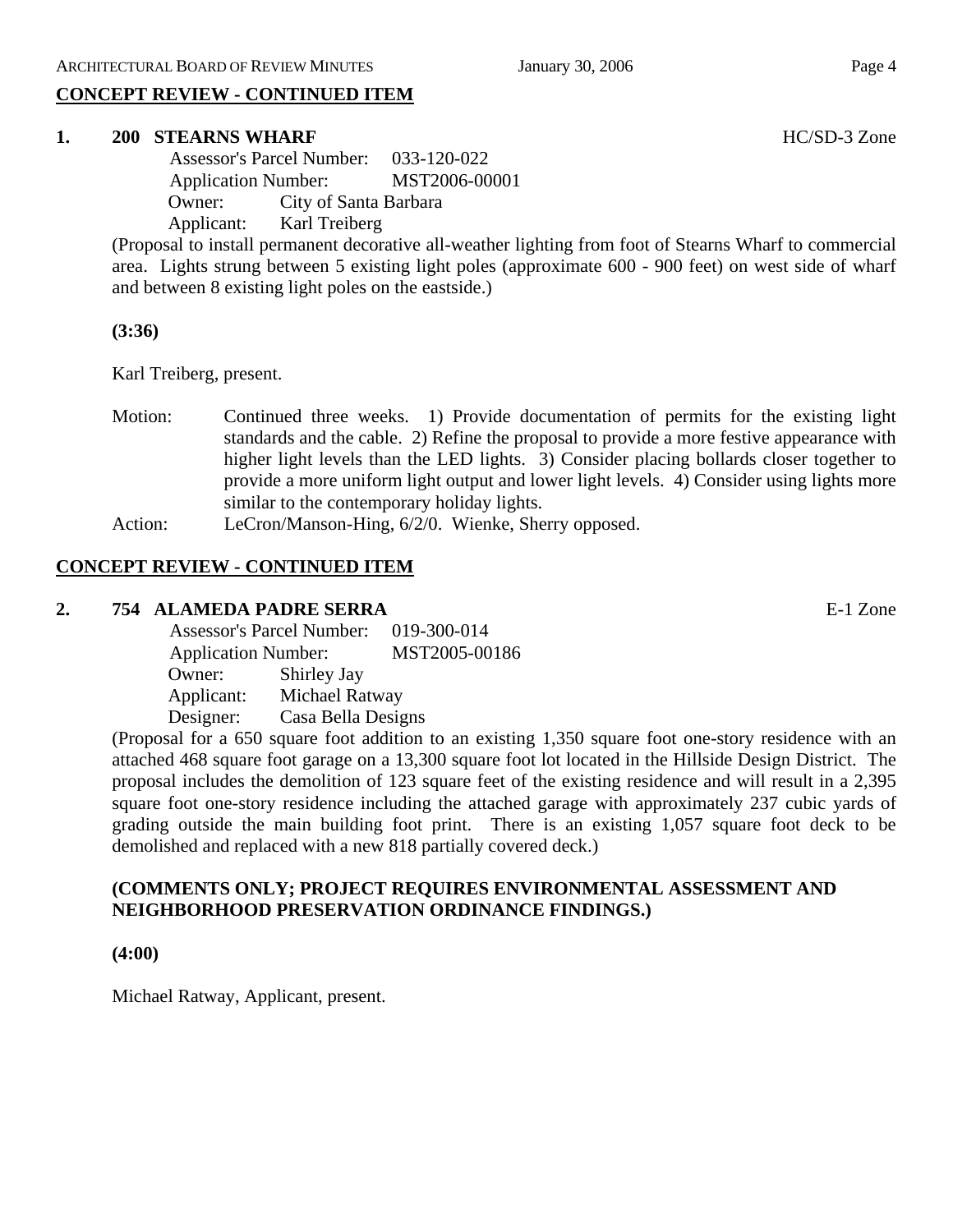#### ARCHITECTURAL BOARD OF REVIEW MINUTES **First** January 30, 2006 **Page 5** Page 5

Motion: Preliminary Approval and indefinite continuance to the Consent Calendar with the following comments and conditions: 1) The Board appreciates the applicant's efforts and finds the proposal to be superior to the prior schemes. 2) The hacienda style is more in keeping with the Riviera style homes. 3) Restudy the proposed flat roof form over the rear dining room addition. Consider a pitch roof or a flat useable green roof. 4) Study the profile and thickness of the proposed screen wall where it buffers the motor court front from new front terrace. 5) Provide landscaping in the front yard and other areas as seen by the public. 6) Provide a meandering path which leads to the spa. 7) Provide additional information regarding the proposed drainage and grading plan. 8) Applicant is to provide a Soils Report and grading and drainage plan. 9) It is understood that there are no proposed modifications with the new proposal. 10) The Neighborhood Preservation Ordinance criteria have been met as stated in Subsection 22.68.060 of the City of Santa Barbara Municipal Code.

Action: Wienke/Mudge, 8/0/0.

# **FINAL REVIEW**

### **3. 1706 LA VISTA DEL OCEANO LN** E-1 Zone

|                            | Assessor's Parcel Number: 035-180-009 |                                |
|----------------------------|---------------------------------------|--------------------------------|
| <b>Application Number:</b> |                                       | MST2005-00021                  |
| Owner:                     | King Heirs, LLC                       |                                |
| Owner:                     |                                       | The Mesa at Santa Barbara, LLC |
| Agent:                     | <b>Brent Daniels</b>                  |                                |
| Architect:                 | Zehren & Associates                   |                                |

(See MST2003-00227 for master case. Proposal to construct a 3,525 square foot single family residence with an attached 732 square foot garage on a 45,064 square foot vacant lot in the Hillside Design District. The project requires approximately 2,350 cubic yards of fill of which 1,500 is outside the footprint of the main building.)

# **(PROJECT REQUIRES ENVIRONMENTAL ASSESSMENT, NEIGHBORHOOD ORDINANCE FINDINGS AND COMPLIANCE WITH PLANNING COMMISSION NO. 053A-04.)**

#### **(4:28)**

Mark Lloyd, and David Lane, Architect; present.

- Motion: Final Approval of the architecture with the understanding that the wood lintels will be increased in depth and with the finding that the Neighborhood Preservation Ordinance criteria have been met as stated in Subsection 22.68.060 of the City of Santa Barbara Municipal Code.
- Action: LeCron/Wienke, 6/1/0. Manson-Hing opposed. Romano stepped down.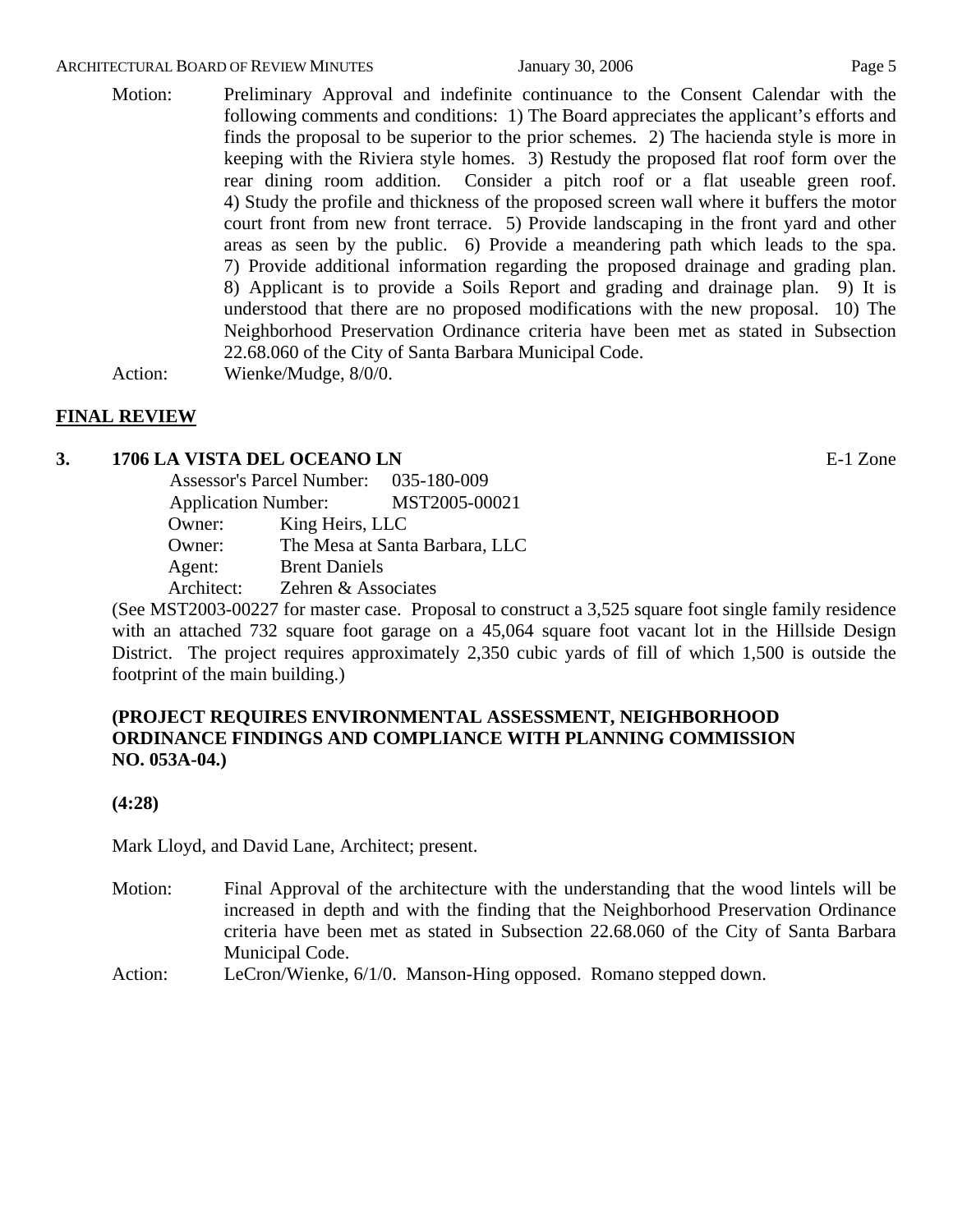#### **PRELIMINARY REVIEW**

#### **4. 1316 BATH ST** R-4 Zone

 Assessor's Parcel Number: 039-121-020 Application Number: MST2001-00822 Owner: Marlies Marburg Architect: Larry Thompson

(The proposal involves the conversion and partial demolition of a 468 square foot two-car garage to a 374 square foot hotel room for the Glenborough Inn. A 70 square foot addition is proposed to join the converted garage to the main building, which includes four existing hotel rooms. Proposed above the converted hotel room (Unit #5) is a 282 square foot hotel room (Unit #4). The former Unit #4 would be converted into a breakfast pavilion for the hotel guests. A 64 square foot gazebo is also proposed. Three uncovered parking spaces would be provided on site and two uncovered parking spaces would continue to be provided at the main site of Glenborough Inn, located at 1327 Bath Street. The main site includes five additional bed and breakfast units. One of the existing parking spaces in a three car garage at 1327 Bath Street would be converted to a storage room resulting in a total of seven on-site parking spaces. The discretionary applications required for this project are modifications to allow Unit #5 to be located within the rear and interior yard setbacks, for the 70 square foot addition to be located within the interior yard setback, for Unit #4 to be located in the rear yard setback and for the converted storage room to encroach into the required rear yard setback.)

# **(PROJECT REQUIRES COMPLIANCE WITH PLANNING COMMISSION RESOLUTION NO. 001-05.)**

**(4:42)**

Larry Thompson, Architect, present.

Motion: Preliminary Approval of the architecture and the landscape plan and return to the Consent Calendar with the following comments and conditions: 1) The refinement and minimizing of the scale of the gazebo to be more subservient to the original structure is successful. 2) The revised detailing of the rear structure with the reduced eaves is more in proportion with the original structure. 3) The addition of the proposed second floor balcony on the east elevation and the elimination of the arched top window is in keeping with the design style. 4) The Board looks for additional detailing of the proposed railing at the balcony and the railing of the handicap ramp as shown on the north elevation. 5) The chimneys are to be stone clad to match the existing chimney. 6) Restudy a different tree choice as opposed to the proposed magnolia tree. 7) Add stepping stones in the parkway to protect the proposed planting materials. 8) Provide a color board of the proposed colors and light fixture cut sheets. 9) Document the size and location of the trash enclosure. 10) The proposal is in compliance with Planning Commission Resolution No. 001-05.

Action: Sherry/Wienke, 8/0/0.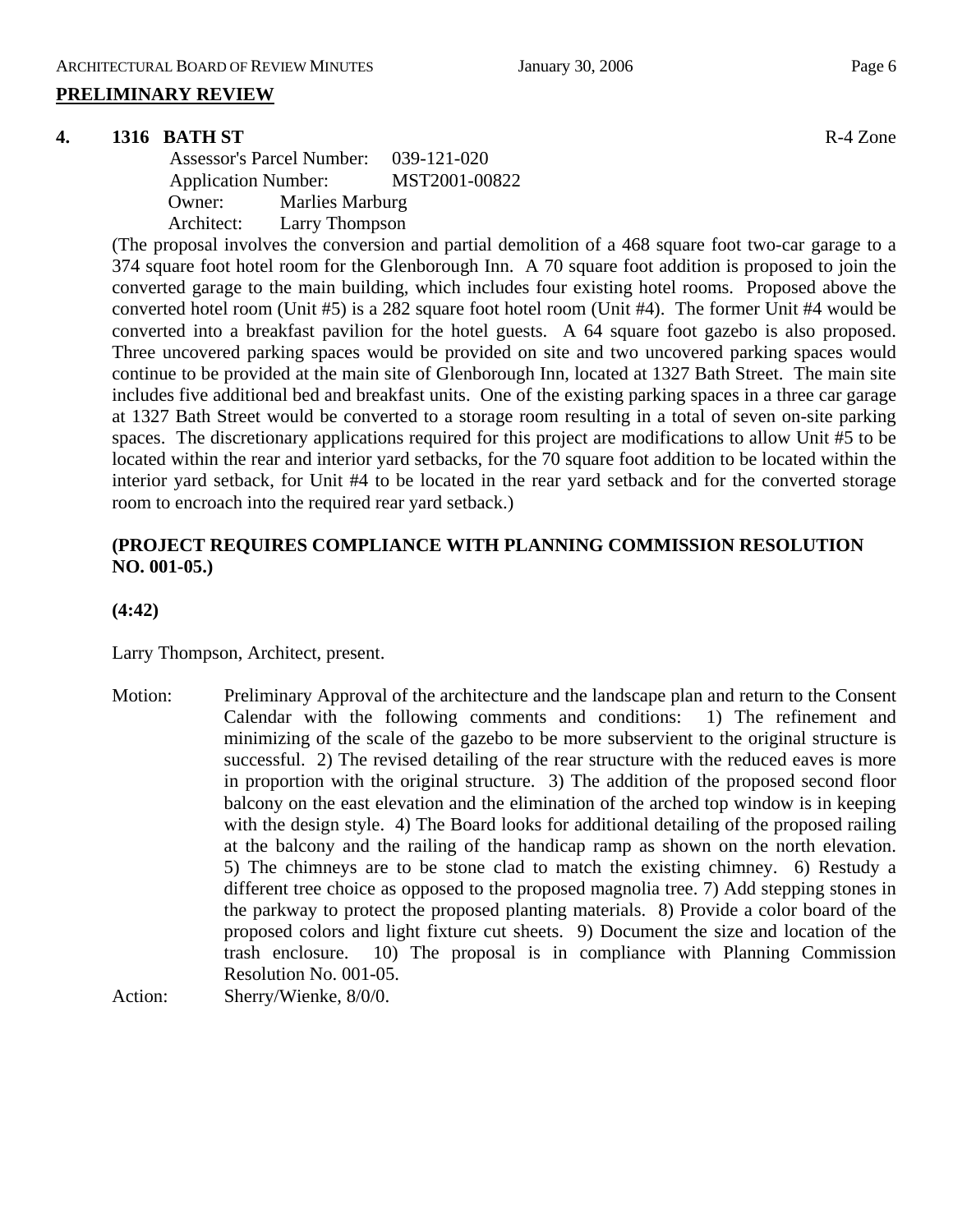#### **PRELIMINARY REVIEW**

#### **5. 2509 CALLE MONTILLA** E-1 Zone

 Assessor's Parcel Number: 041-392-001 Application Number: MST2005-00733 Owner: Magne 2002 Family Trust Architect: Christine Pierron

(Proposal to construct a 980 square foot, two-story addition to an existing 2,172 square foot, one-story residence. There will also be a 56 square foot addition to the existing attached 383 square foot two-car garage on a 10,076 square foot lot in the Hillside Design District. Modifications are requested to allow a garage expansion to encroachment into the required front yard setback and for an "as-built" portion of the original residence to be located within the required interior yard.)

### **(MODIFICATIONS APPROVED ON DECEMBER 28, 2005. PROJECT REQUIRES NEIGHBORHOOD PRESERVATION ORDINANCE FINDINGS.)**

**(5:00)** 

Christine Pierron, Architect, present.

Motion: Preliminary Approval and one week continuance to the Consent Calendar with the condition that the colors and materials are to match the existing and the finding that the Neighborhood Preservation Ordinance criteria have been met as stated in Subsection 22.68.060 of the City of Santa Barbara Municipal Code. Action: LeCron/Manson-Hing,  $8/0/0$ .

### **THE BOARD RECESSED FROM 5:09P.M. UNTIL 5:37P.M.**

### **CONCEPT REVIEW - CONTINUED ITEM**

#### **6. 401 W DE LA GUERRA ST** R-4 Zone

 Assessor's Parcel Number: 037-071-007 Application Number: MST2004-00537 Owner: Steve Mort & Dave Karschner Applicant: Steve Mori Architect: Ron Henn

(Proposal to construct two attached residential units with a total proposed 2,606 square feet of habitable space on a 5,015 square foot vacant lot. The proposal consists of a 1,365 square foot two-story unit with an attached 437 square foot garage and 92 square feet of balcony and covered porch area and a 1,241 square foot two-story unit with an attached 480 square foot two-car-garage and 119 square feet of balcony and covered porch area.)

# **(THIRD CONCEPT REVIEW.)**

**(5:37)**

Ron Henn, Architect, present.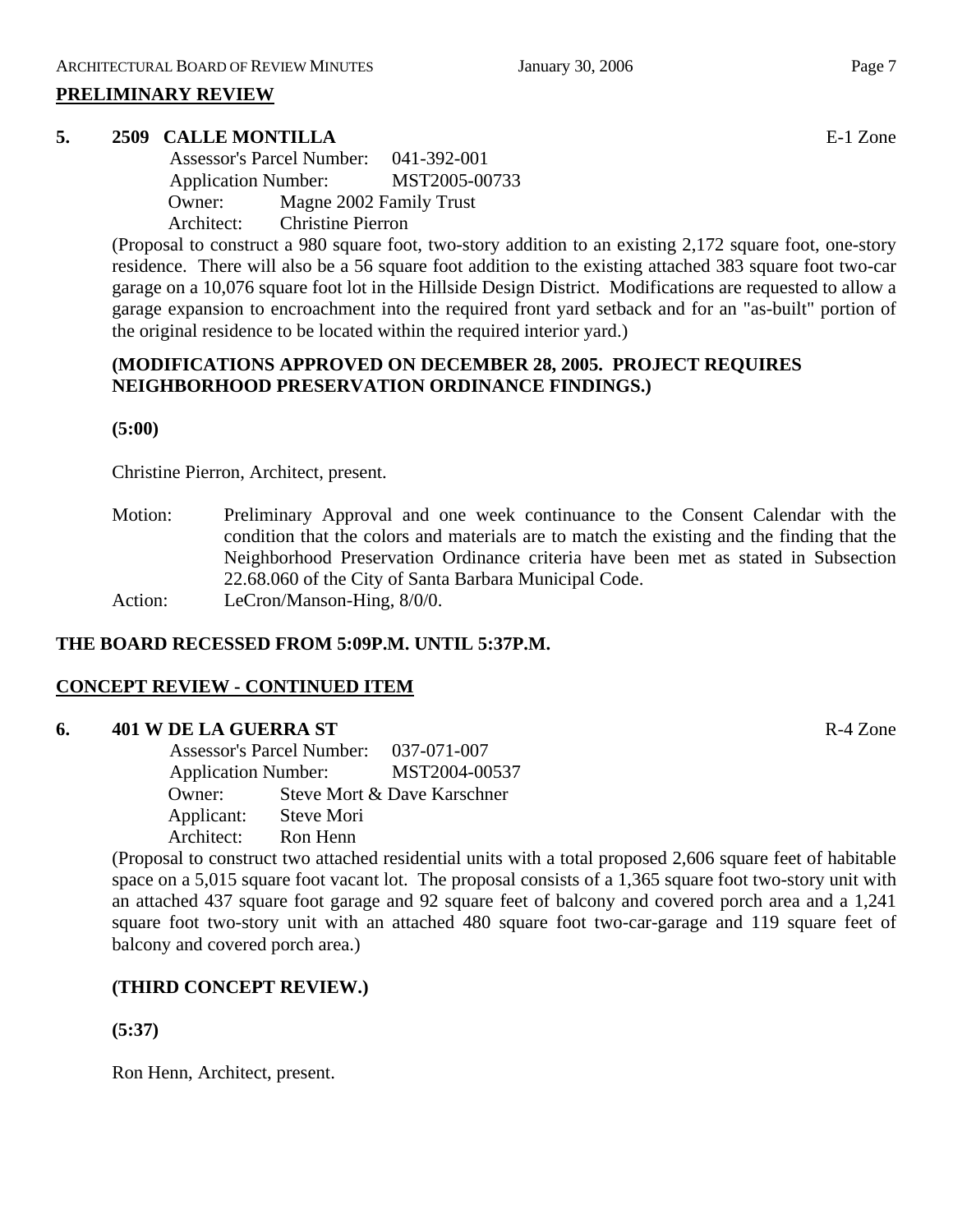#### ARCHITECTURAL BOARD OF REVIEW MINUTES **First** January 30, 2006 **Page 8**

Motion: Continued three weeks with the following comments: 1) The Board finds the general mass, bulk and scale to be in proportion to the neighborhood and well suited for the corner. 2) The pedestrian entries along Castillo Street are in compliance with the adjacent residences. 3) Study ways to simplify the architectural forms, as the layering is too much like the wedding cake design. 4) Study pushing the wall planes back in certain areas of the building. 5) The material palette is acceptable. 6) The overall form of the roof is awkward; study ways to reconfigure the rake eaves and hip design by removing some of the second story mass. 7) There is concern with the false eyebrow roof above the garage door of Unit A and the Board looks for simplification of the forms. 8) The entry porch expressions are reminiscent of the craftsman style; however, the Board looks for further refinement to create more useable front porch area. 9) The angled walls as depicted on the floor plans of the front entry of Unit B and the back of Unit B creating complex sloped rake roof conditions. 10) Refine the proportions of the window light divisions. 11) There is concern with the trellis above the deck not being in alignment with Unit B. 12) The Board looks for additional undulation along the front elevation facing Castillo Street to reduce the apparent linearity.

Action: Wienke/Sherry, 7/0/0. Mosel stepped down.

### **CONCEPT REVIEW - NEW ITEM**

#### **7. 515 E ARRELLAGA ST** R-3 Zone

|                            | <b>Assessor's Parcel Number:</b> | 027-132-013                 |
|----------------------------|----------------------------------|-----------------------------|
| <b>Application Number:</b> |                                  | MST2005-00475               |
| Owner:                     |                                  | Yoshiharu & Yoshie L. Ohara |
| Architect:                 | W. David Winitzky                |                             |
| Agent:                     | Susan McLaughlin                 |                             |

(Proposed conversion of an existing 10-unit three-story apartment complex to an eight unit condominium development by combining four of the existing units into two new units. The project will not change the square footage of 9,465 square feet of living space, 3,557 feet of carport, and approximately 1,844 square feet of deck area on the 14,356 square foot lot. Project also includes accessibility improvements for the ground floor and installation of new landscaping. No grading is proposed. A modification is requested to not allow the required two guest parking spaces.)

### **(COMMENTS ONLY; PROJECT REQUIRES ENVIRONMENTAL ASSESSMENT AND PLANNING COMMISSION APPROVAL OF A TENTATATIVE SUBDIVISION MAP FOR A CONDOMINIUM CONVERSION.)**

#### **(6:18)**

Susan McLaughin, Agent; Derrik Eichelberger, Landscape Architect; and David Winitzky, Architect; present.

A letter was read into the record submitted from John and Allison Wells. Mr. and Mrs. Wells are in escrow with adjacent property and are concerned with the height of the new buildings, and if the project will remain the same height of increase in size. If the height is increased, it will obscure their view. Mr. and Mrs. Wells stated concern with the architectural design and questioned if the design will remain compatible with the existing neighborhood. In addition, there is concern with traffic impacts which may result from the project.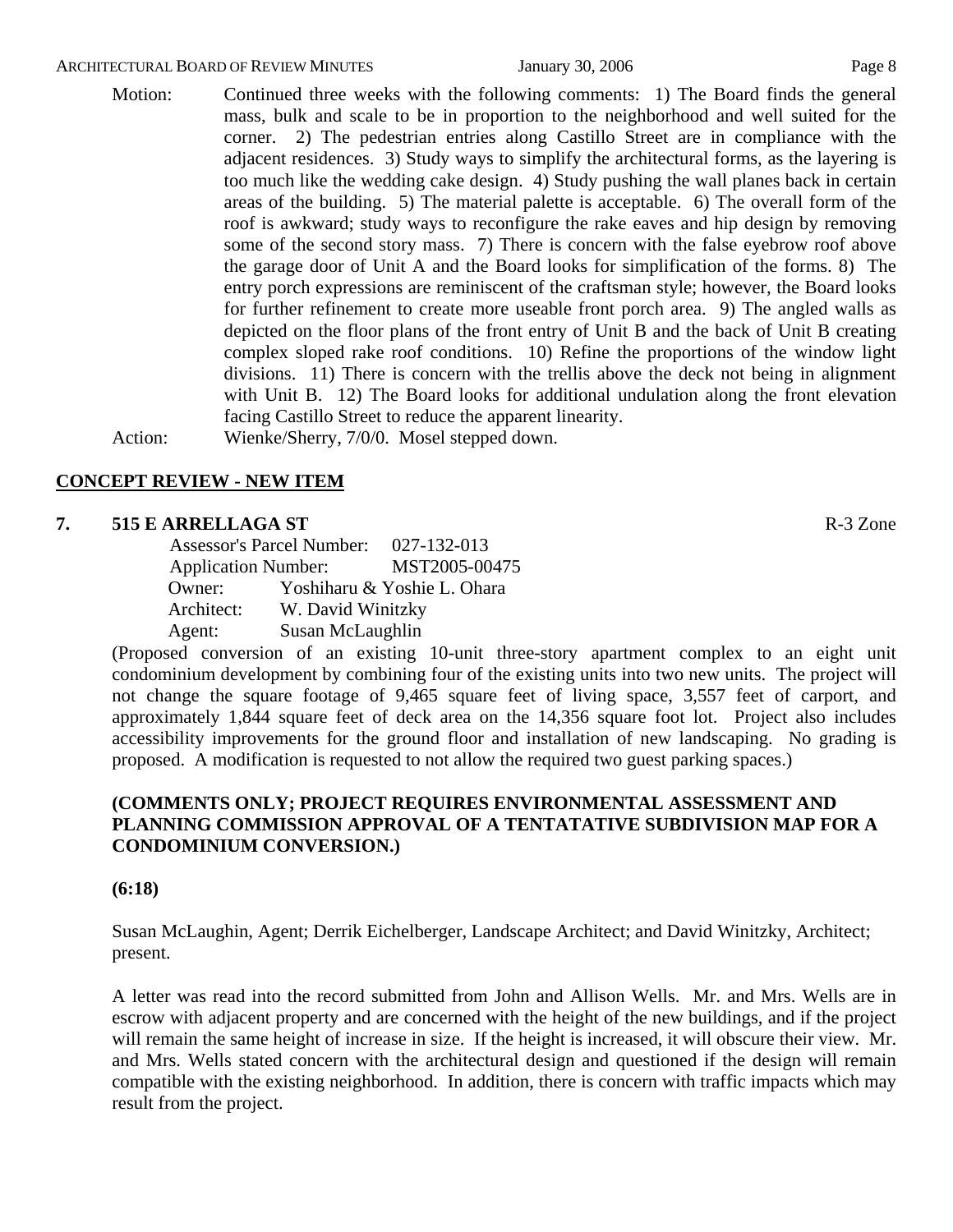#### ARCHITECTURAL BOARD OF REVIEW MINUTES January 30, 2006 **Page 9** Page 9

Motion: Continued indefinitely to the Planning Commission with the following comments: 1) The proposed upgrades to the existing apartment complex for the condominium conversion is an enhancement to the neighborhood. 2) Provide private, outdoor living space and a common use area along the southerly side of building is a valid approach. However, the overabundant private deck areas on the upper floor are overshadowing the common use areas on the ground floor space. Suggestions are to reduce the size of the upper decks or revise the railing design and to incorporate landscaping on all upper balconies as opposed to the ground floor. 3) There is opportunity for further enhancement of the plain appearance of the front elevation and to be more in keeping with the adjacent structure to the west. 4) The Board would support a modification request to create a way finding trellis type structure to enhance the pedestrian entry. 5) The modification request is supportable to allow for the guest parking on the street, as it allows for additional landscaping and would be beneficial to the project and to the neighborhood. 6) The entry ways to the individual units could be further enhanced to provide individuality. Suggestions were made to use bollards or columns. 7) There are mixed feelings with respect to the raised roof elements over the stairways on the south elevation. The original roofs were substantially lower and the new roofs appear to be too high. 8) There is opportunity to introduce more landscaping along the ribbon driveway and along the property line wall to the east. 9) Additional landscaping along the rear of the property would be advantageous. 10) Provide additional landscaping in the bumper overhang areas of the parking lot along the property line fences. 11) The Board supports the relocation of the driveway approach along Arrellaga Street and the relocation of the Palm tree. 12) There is plenty of room to use solar panels on the roof. 13) Study using a permeable concrete paving.

Action: Manson-Hing/Mosel, 7/0/0. Romano stepped down.

### **CONCEPT REVIEW - NEW ITEM: PUBLIC HEARING**

#### **8. 1617 ANACAPA ST** R-3/R-O Zone

 Assessor's Parcel Number: 027-182-009 Application Number: MST2005-00409 Owner: Marcela S. Caceres Architect: Kevin Dumain

(Proposal for expansion of an existing 1,334 square foot day care center at 1617 Anacapa Street to include the 1,245 square foot first floor of the adjoining property at 1621 Anacapa Street. Enrollment will increase from 27 children to approximately 60 children. The first floor apartment at 1621 will undergo a change of use, while the two second floor apartments will remain. Landscaping and playground facilities will be added. A modification is requested to allow some of the required parking to be provided through an off-site parking agreement with the First Church of Christian Science. A modification is requested to allow required parking for the apartments at 1621 Anacapa Street to be provided through an off-site parking agreement with the day care center at 1617 Anacapa Street. A modification is requested to allow encroachment into the interior setbacks of both parcels along the common property line for the purpose of a shared playground.)

# **(COMMENTS ONLY; PROJECT REQUIRES ENVIRONMENTAL ASSESSMENT AND PLANNING COMMISSION APPROVAL FOR A CONDITIONAL USE PERMIT, DEVELOPMENT PLAN APPROVAL AND MODIFICATIONS.)**

**(7:11)**

Kevin Dumain, Architect; and Marcela Caceres, Owner; present.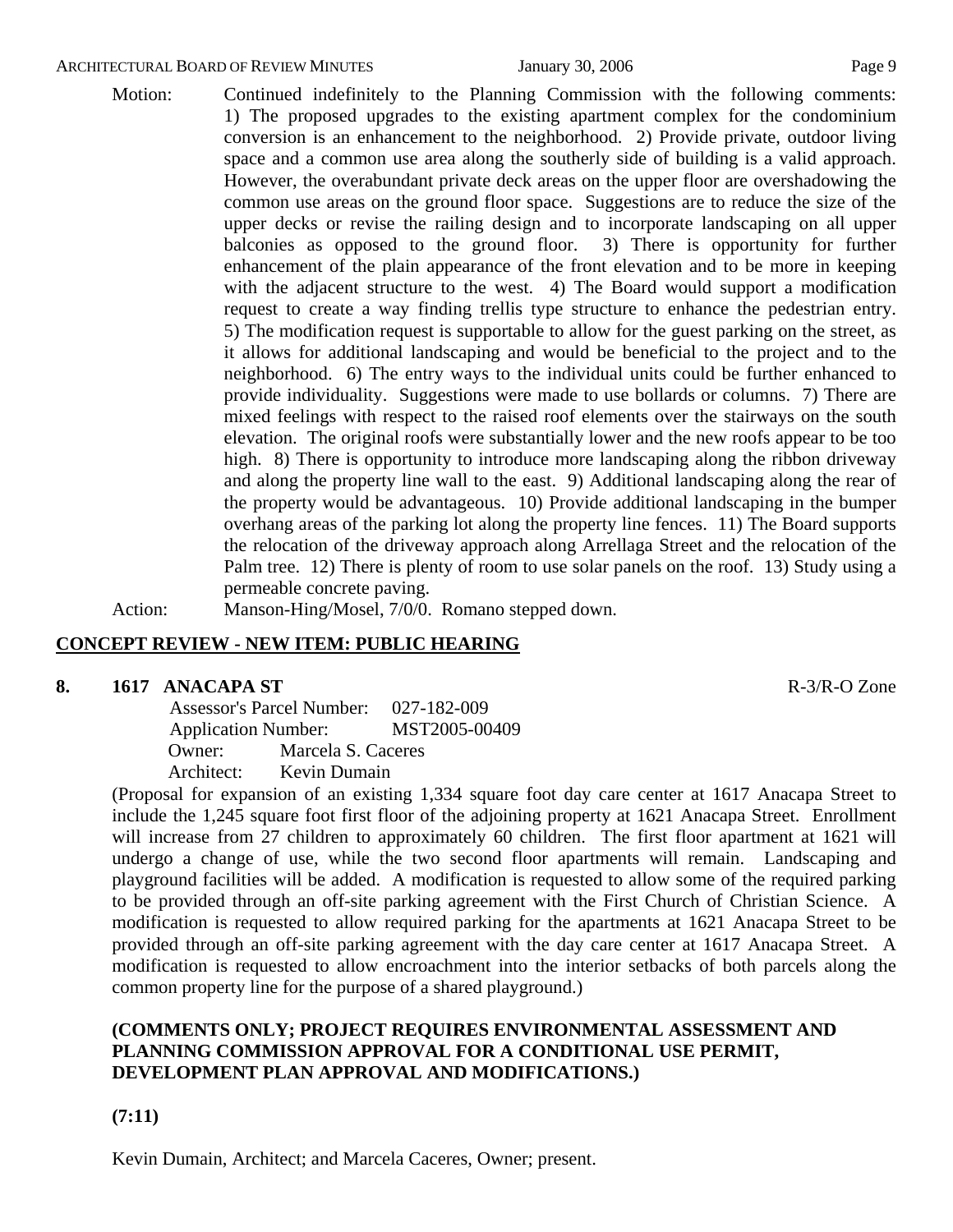Public comment opened at 7:21p.m.

A letter submitted from Jeanne Ullom, neighbor, was read into the record which stated that the noise pollution as it now exists is excessive. The noise level will increase significantly. Ms. Ullom strongly objects to the expansion of the daycare.

A letter submitted from John La Puma, neighbor, was read into the record. Mr. LaPuma is in disagreement with the proposed expansion as it is not compatible with the neighborhood. The expansion includes encroachment into the interior setbacks, and due to the noise levels from the children, with the encroachment; the noise will carry further than what is presently does. In addition, the expansion of the daycare center will increase traffic levels during peak time.

A letter submitted from Dr. and Mrs. Hobson, neighbors, was read into the record, which stated concern with the noise factor. Mr. and Mrs. Hobson request the Board to consider their privacy concerns and the severe amount of excess noise which will generate from the expansion of the project.

A letter submitted from Mary Racich, neighbor, was read into the record which states her opposition of the expansion of the daycare center. The number of children will double, which will create excessive noise and traffic.

A letter submitted from Mr. and Mrs. Micallef, neighbors, was read into the record which stated that the expansion of the daycare will result in an increase of approximately 122%. To mitigate the potential hazard of traffic speed, Mr. and Mrs. Micallef are requesting that the City install a Stop Sign on the corner of Anacapa Street and Valerio Street.

Celeste Sunderland, neighbor, would like to see speed bumps or a Stop Sign.

Rebecca Farnum, neighbor, concurs that she would like to see speed bumps or a Stop Sign.

Robert Senn, stated concern with the increased amount of children, size increase size of the building, noise from the playground, and parking impacts which may occur do to the larger size of the project.

Public comment closed at 7:33p.m.

Motion: Continued indefinitely to the Planning Commission with the following comments: 1) The Board is neutral on the project in terms of its change of use. 2) The Board looks to the Planning Commission to determine the appropriateness to allow off-site parking for the apartments on the adjacent property and the front yard setback as well as the appropriateness of the proposed drop off location. One Board member is concerned with the aesthetics of parking allowed on the adjacent property. 3) There is concern regarding the safety of pedestrians and vehicles of the proposed drop off location. 4) The centralized pedestrian pathway and the enhanced landscaping is an aesthetic improvement. 5) Enhance the landscaping and consider a solid wall to the sides and rear of the property to mitigate the sound. The applicant is to provide a sound study. 6) The minor alterations to the two story building in terms of the enhanced windows and colors are acceptable. 7) One Board member questioned the appropriateness of canvas awnings. 8) The chimneys should match the existing chimney with either stone, brick, or plaster. 9) The applicant is to verify the accuracy of the adjacent building footprints. 10) Provide further photo documentation of the streetscape of the entire block. 11) Provide photo documentation as seen from the second story deck. 12) Provide photo documentation of the two story structure.

Action: Manson-Hing/Sherry, 7/0/0. Bartlett stepped down.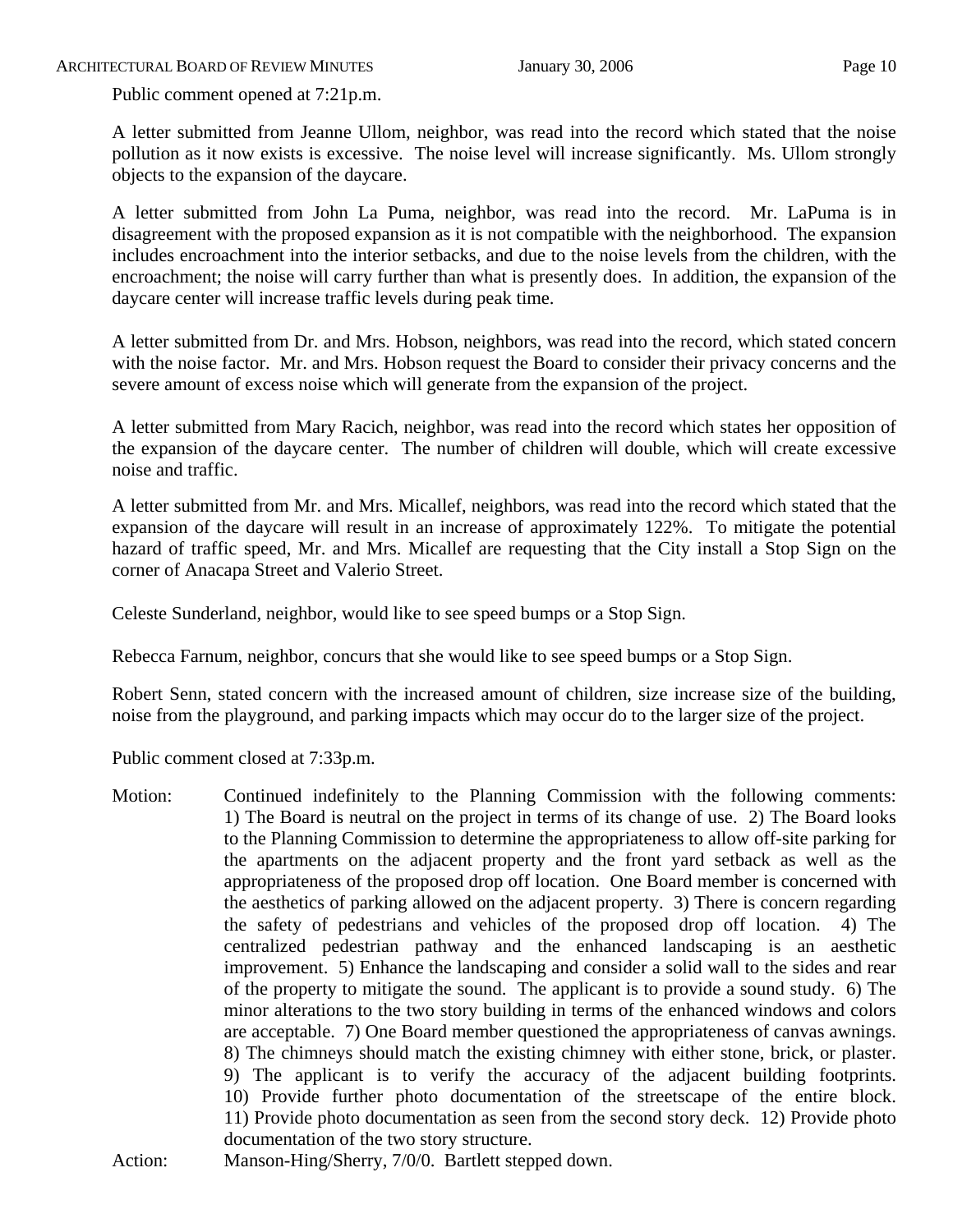# **CONCEPT REVIEW - NEW ITEM: PUBLIC HEARING**

#### **9. 2434 ANACAPA ST** E-1 Zone

 Assessor's Parcel Number: 025-081-001 Application Number: MST2006-00010 Owner: Loren & Julie Churchman Agent: Dale Pekarek

(Proposal for a one-story, 740 square foot addition to an existing one-story single-family dwelling. The project will convert the 500 square foot two-car garage and 474 square foot workshop to a new family room/study; construct a new attached 484 square foot two-car garage, and add 132 square feet of new living space resulting in 3,582 total square feet. Lot size is 23,281 square feet. Grading is not required.)

# **(COMMENTS ONLY; PROJECT REQUIRES ENVIRONMENTAL ASSESSMENT AND NEIGHBORHOOD PRESERVATION ORDINANCE FINDINGS.)**

**(7:57)** 

Dale Pekarek, Agent, present.

Motion: Continued to the Consent Calendar with the following comments: 1) The project is ready for Preliminary Approval. 2) The garage door should be a high quality carriage style door. 3) The applicant is to provide a Letter Report to verify previous ground disturbance, as the project is located in two Archaeological Resources Sensitivity zones. 4) The Board will be able to make the Neighborhood Preservation Ordinance Compliance findings when the project returns for approval.

.Action: Manson-Hing/LeCron, 8/0/0.

### **CONCEPT REVIEW - NEW ITEM: PUBLIC HEARING**

#### **10. 819 N SALSIPUEDES ST** R-3 Zone

 Assessor's Parcel Number: 031-031-008 Application Number: MST2006-00013 Owner: Elaine Webster Architect: Ron Sorgman

(Proposal to construct two new single family residences on a 6,750 square foot lot. The project consists of a new 735 square foot one-story residence and attached 715 square foot two-car carport on the front of the lot and a 1,411 square foot, two-story residence on the rear of the lot. The project includes demolishing the existing 845 square foot one-story front residence and the 867 square foot one-story rear residence (total demolition of 1,712 square feet). A modification is requested to allow the reduction of one required parking space and the encroachment of a parking space in the interior yard setback.)

# **(COMMENTS ONLY; PROJECT REQUIRES ENVIRONMENTAL ASSESSMENT AND**

**(8:12)**

Ron Sorgman, Architect; Chuck McClure, Landscape Architect; present.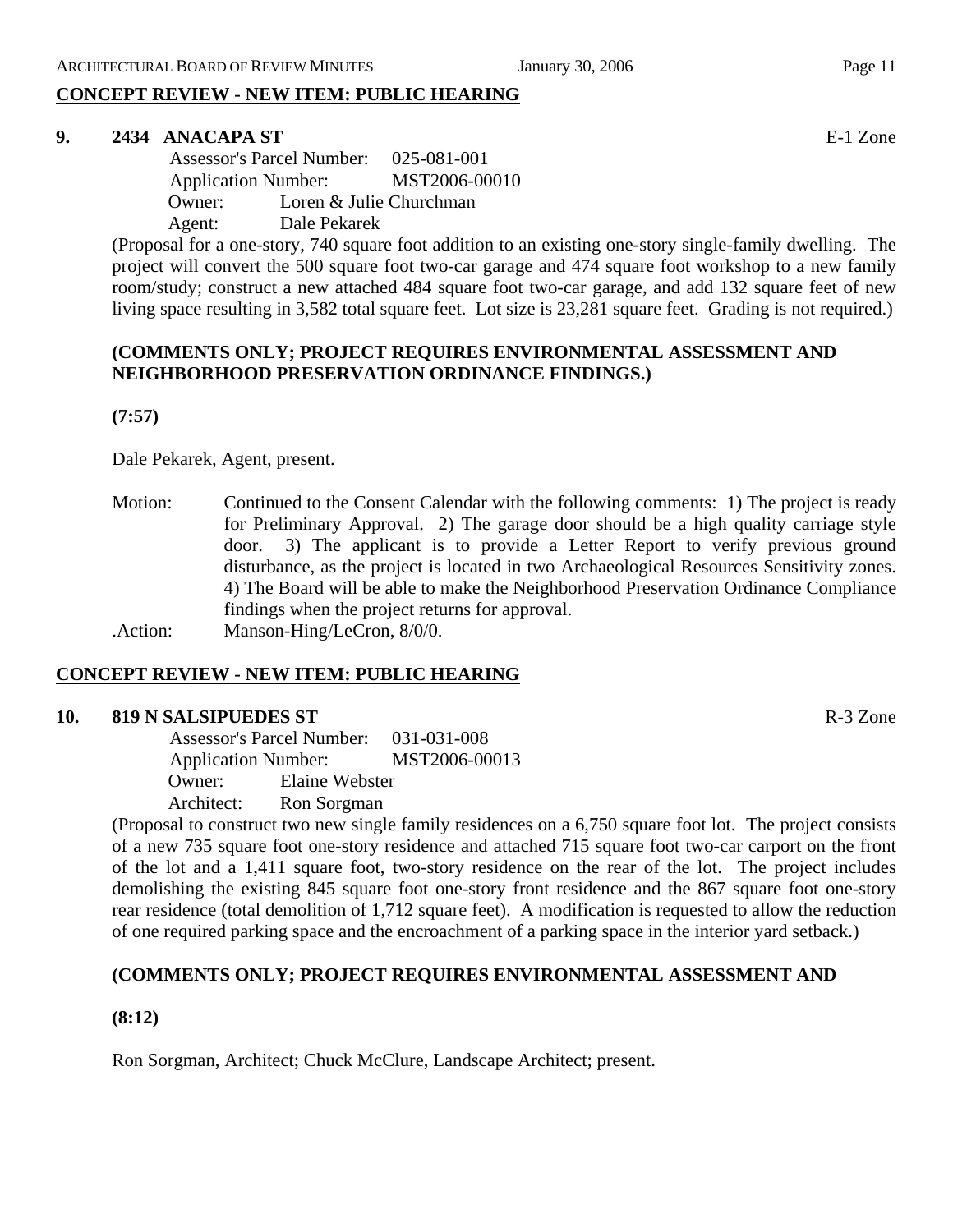#### ARCHITECTURAL BOARD OF REVIEW MINUTES January 30, 2006 Page 12

Motion: Continued indefinitely with the following comments: 1) The Board finds the proposal challenging due to the long, narrow, cross-sloping site. 2) The Board would support a parking modification, but is concerned with the current parking diagram as presented. 3) The long carport structure attached to Unit A, is making the one bedroom unit to appears too long and is constricting the pedestrian access to Unit B. 4) Consider encroachment for the parking on the west side of the property instead of the east side of the property. 5) Study incorporating the two covered parking stalls into more of a freestanding trellis structure between the two units. 6) The Board is concerned with the lack of charm giving elements on the exterior elevations and looks for applicant to provide more detail with respect to beam ends, planter boxes, rail details and porch details; all which are reminiscent of the neighborhood. 7) Minimize the hardscape around Unit B. 8) The Board appreciates the proposed ribbon driveway as depicted on the landscape plan. 9) There is some concern with the solid porch elements on the rear Unit B, as it hides one of the most charming elements. The Board looks for a more traditional expression. 10) Some Board members feel the side elevations of the rear unit are awkward and in conflict with the design style of the front elevation. 11) The front street facing of Unit A needs more charm giving elements and the Board looks for further enhancement.

Action: Mudge/Mosel, 8/0/0.

### **CONSENT CALENDAR**

#### **REFERRED BY FULL BOARD**

#### A. **301 S HOPE AVE** E-3/P-D/SP-4/SD-2 Zone

| <b>Assessor's Parcel Number:</b> | 051-240-019                          |
|----------------------------------|--------------------------------------|
| <b>Application Number:</b>       | MST2003-00135                        |
| Owner:                           | Richard & Nancy Graham, Trustees     |
| <b>Business Name:</b>            | Graham Chevrolet-Oldsmobile-Cadillac |
| Architect:                       | Peter Ehlen                          |

(This is a revised project. The parking structure is no longer being proposed. The project consists of a second floor addition of 466 square feet, addition of four service bays, relocation of existing wash bay, addition of second wash bay and conversion of existing 408 square foot storage area into training room. The existing development consists of a two-story 25,207 square foot auto dealership/service bay area and 60 parking spaces on a 3.4 acre lot.)

### **(Preliminary Approval is requested.)**

Preliminary Approval and indefinite continuance with the comment that the project is in compliance with Planning Commission Resolution No. 047-05.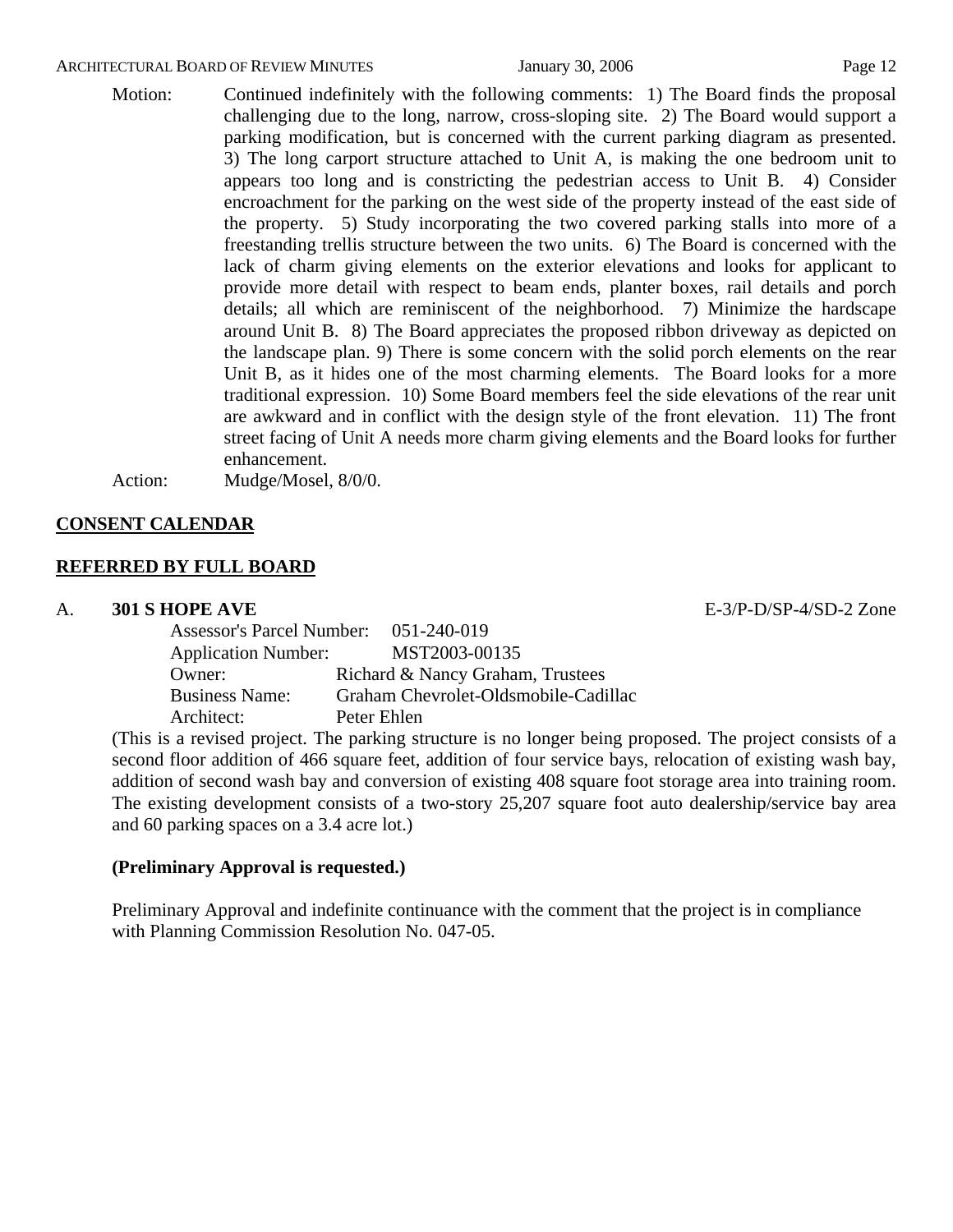# **FINAL REVIEW**

# B. **115 HARBOR WAY** HC/P-R/SD-3 Zone

Assessor's Parcel Number: 033-120-018 Application Number: MST2005-00797 Owner: City of Santa Barbara Applicant: Karl Treiberg

(Coastal Exclusion for a replacement of the Fish Float North in the Santa Barbara Harbor. Proposal for demolition and removal of the docking system, gangway, utility conduits of the existing 22 piles to be replaced with the same materials and configuration.)

# **(Final Approval is requested.)**

Final Approval as submitted.

# **FINAL REVIEW**

# C. **MASON ST BRIDGE AT SYCAMORE CREEK** ? Zone

Assessor's Parcel Number: 099-MSC-0PW Application Number: MST2005-00035 Applicant: Kevin Roberson Owner: City of Santa Barbara Public Works

(Proposal to construct a new pedestrian bridge parallel to the existing vehicular bridge over Sycamore Creek along Mason Street.)

# **(Final Approval is requested.)**

Final Approval as submitted of the bridge and the landscaping.

# **FINAL REVIEW**

### D. **602 W ANAPAMU** P-R Zone

Assessor's Parcel Number: 039-151-014 Application Number: MST2005-00459 Owner: City of Santa Barbara

Architect: Doug Reeves

(Remodel for new entry Boys & Girls Club building located in public park. This will result in a net reduction of 48 square feet to the building.)

# **(PROJECT REQUIRES ENVIRONMENTAL ASSESSMENT. ACTION MAY TAKEN IF SUFFICIENT INFORMATION IS RECEIVED PRIOR TO THE HEARING.)**

Final Approval as submitted.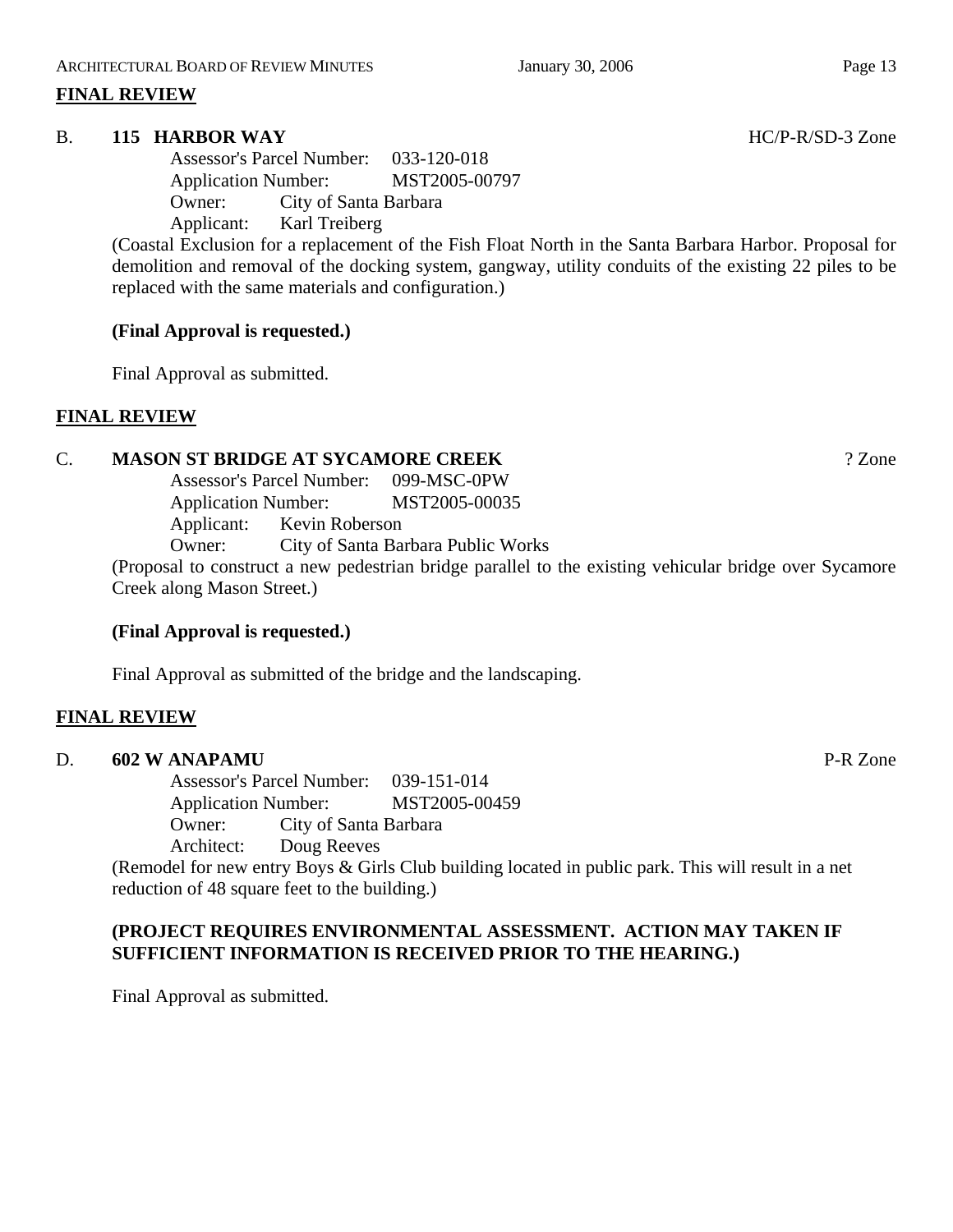# **REFERRED BY FULL BOARD**

### E. **1317 SANTA TERESITA DR** A-1 Zone

Assessor's Parcel Number: 055-141-048 Application Number: MST2005-00762 Owner: Ian Wood Architect: Doug Reeves

(Proposal to construct a 541 square foot one-story addition to an existing 2,500 square foot one-story residence with attached, 490 square foot, two-car garage on a 70,764 square foot lot located in the Hillside Design District.)

# **(Preliminary Approval is requested.)**

# **(PROJECT REQUIRES NEIGHBORHTOOD PRESERVATION ORDINANCE FINDINGS.)**

Final Approval as noted on the plans with the following conditions: 1) Tree protection notes per City standards are to be provided or to be approved by arborist, and will be added to the plans; 2) A soils recommendation report shall be added to the plans with drainage and erosion control measures. 3) Neighborhood Preservation Ordinance criteria have been met as stated in Subsection 22.68.060 of the City of Santa Barbara Municipal Code.

# **REFERRED BY FULL BOARD**

# F. **418 PASEO DEL DESCANSO** E-3 Zone

Assessor's Parcel Number: 053-205-002 Application Number: MST2005-00665 Owner: Timothy L. & Elaine M. Stevenson, Trustees Agent: Loren Solin

(Proposal to demolish existing 1,077 square foot residence and 216 square foot detached garage on an 8,605 square foot lot. The proposal includes the under-grounding of utilities, and the construction of a 2,587 square foot, two-story residence with an attached 465 square foot garage and three covered patios totaling 595 square feet.)

#### **(Final Approval is requested. ABR approval is contingent upon approval and recordation of the Lot Line Adjustment.) (PROJECT REQUIRES NEIGHBORHOOD PRESERVATION ORDINANCE FINDINGS.)**

Final Approval as noted with the following conditions: 1) The roof tile shall be red, non-blended. 2) The awning color shall be either fern or mahogany. 3) The wood front door, wood beams and garage door are to be "cabots clear heart wood". 4) The Neighborhood Preservation Ordinance criteria have been met as stated in Subsection 22.68.060 of the City of Santa Barbara Municipal Code.

# **NEW ITEM**

### G. **3914 VIA LUCERO R-3/SD-2** Zone

Assessor's Parcel Number: 057-232-018 Application Number: MST2006-00016 Agent: David Sullivan Owner: Via Lucero Partners, LCC

(Proposal to construct a new 772 square foot four-car carport on a lot with an existing 6,646 square foot eight unit condominium project with a 648 square foot carport.)

Continued one week.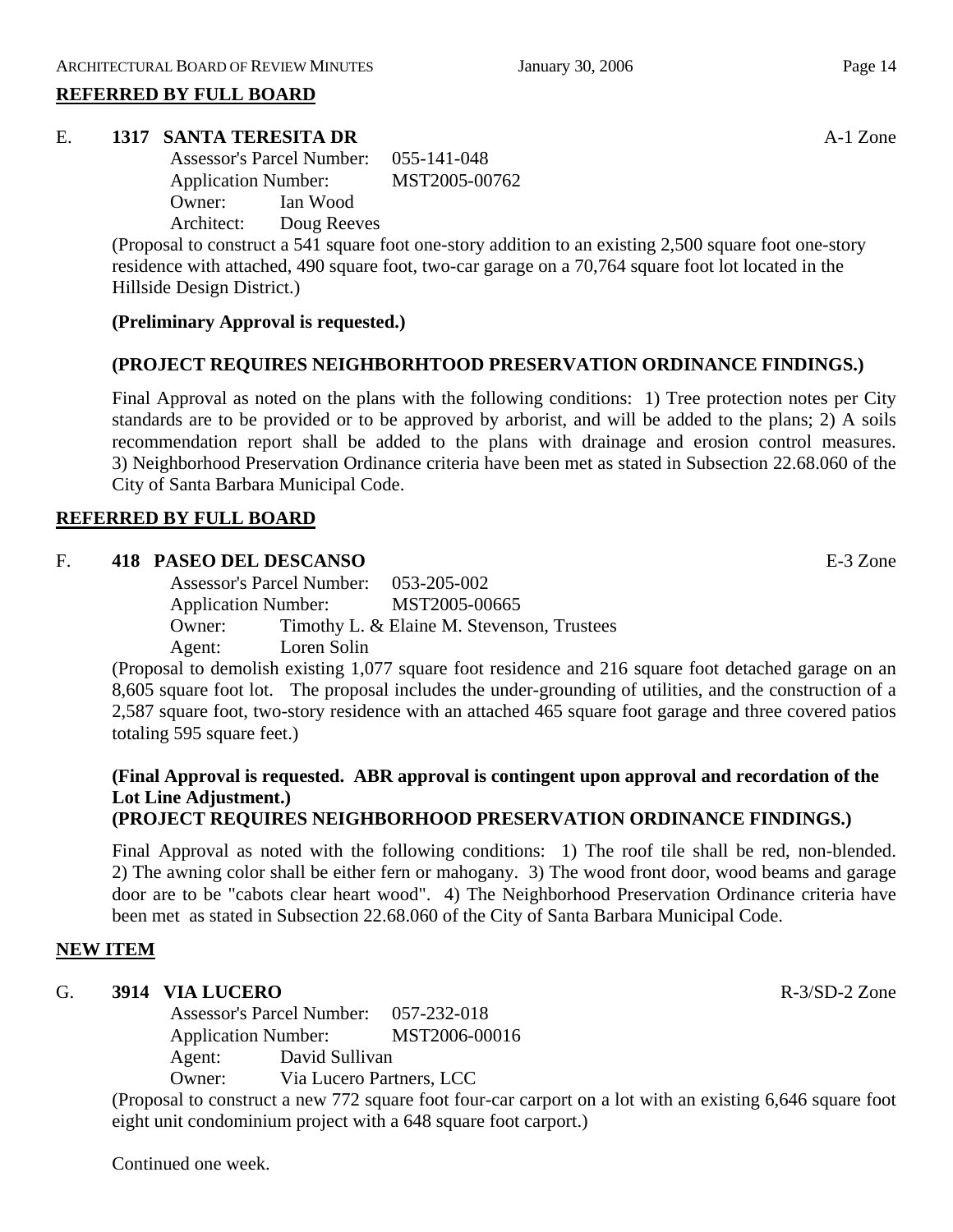# **NEW ITEM**

#### H. **543 1/2 ARROYO AVE** E-1 Zone

Assessor's Parcel Number: 035-040-036 Application Number: MST2006-0004 Owner: Reggie Drew

Applicant: Christina Aguilar

(Proposal to construct a new pool, spa and BBQ area on a lot with an existing 4,500 square foot single family residence located in the Hillside Design District.)

# **(COMMENTS ONLY; PROJECT REQUIRES ENVIRONMENTAL ASSESSMENT AND NEIGHBORHOOD PRESERVATION ORDINANCE FINDINGS.)**

Continued one week for the applicant to provide photo documentation for the surrounding neighbors and to restudy how the pool fits into the slope and the terrain.

# **NEW ITEM**

#### I. **1029 ARBOLADO RD** E-1 Zone

Assessor's Parcel Number: 019-241-024 Application Number: MST2006-00003 Owner: Rory McMenamin Architect: Tomas Osinski

(Proposal for a 38 square foot enclosure of the entry, new stairs and trellis, new 300 square foot deck, replace existing doors and windows, replace siding and new stone veneer on chimney for a 2,394 square foot residence with a 378 square foot attached garage on a 16,273 square foot lot in the Hillside Design District.)

### **(COMMENTS ONLY; PROJECT REQUIRES NEIGHBRHOOD PRESERVATION ORDINANCE FINDINGS.)**

Referred to the Full Board.

Rory McMenamin and Tomas Osinski, present.

Motion: Continued indefinitely and back to the Consent Calendar with the following comments: 1) Restudy the proportions and details of the north side trellis and north entry trellis. 2) Remove the trellis on the south side. 3) The underside of the newly proposed deck on the south side shall be visually screened and shall meet the Hillside Design Guidelines and the Fire Standards.

Action: LeCron/Sherry,  $8/0/0$ .